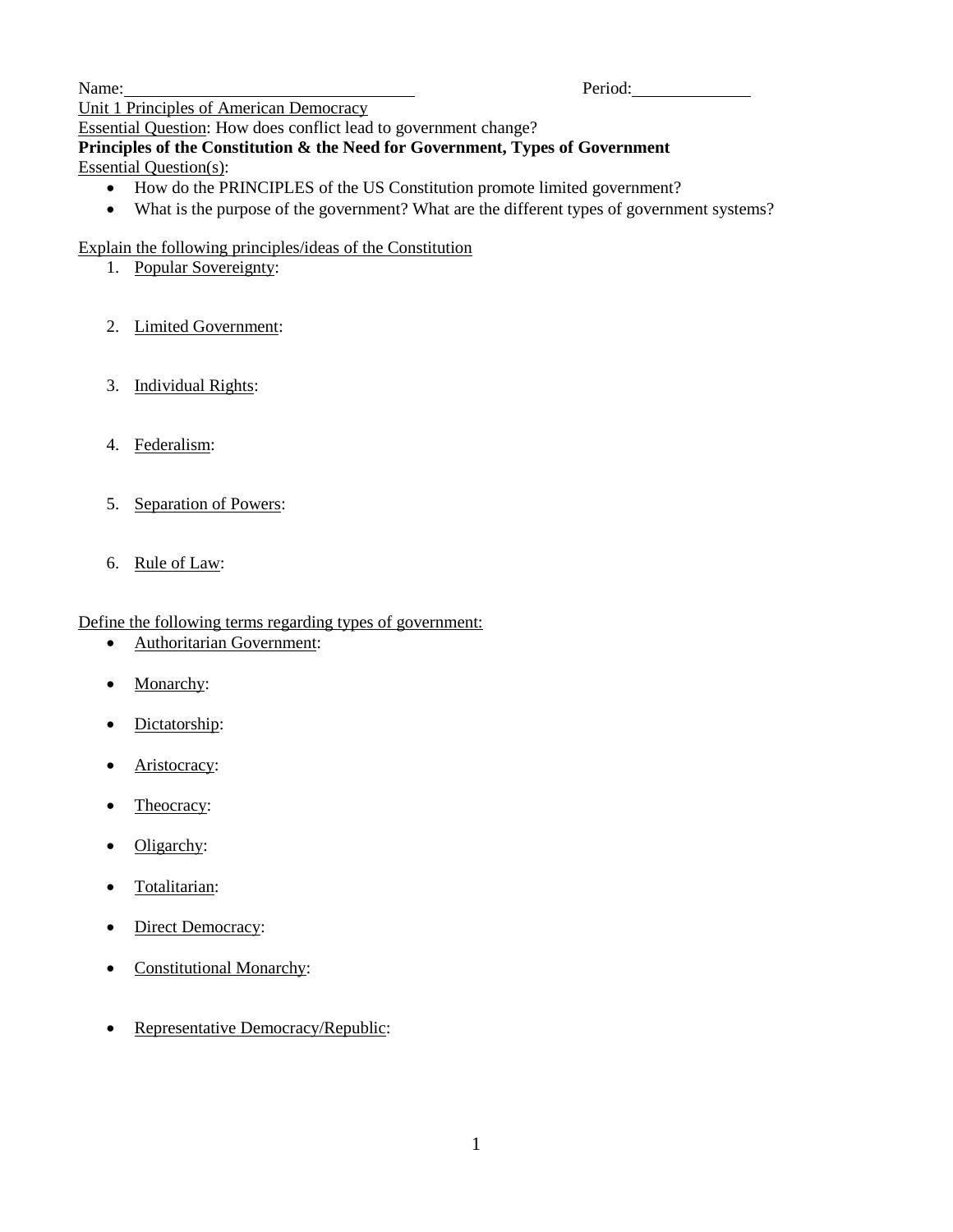### Answer the Following Questions (Compare and Contrast)

- o How do democratic and authoritarian governments differ?
- o How does the role of the citizen differ in each system?

#### **Philosophical Ideas & Enlightenment**

Essential Question: How did the Enlightenment impact the ideas of the purpose of government? Define the following in relationship to the Essential Question:

- Magna Carta:
- Parliament:
- Glorious Revolution:
- English Bill of Rights:
- English Common Law:
- Precedent:

Explain the influence of the following on the development of our government

- The Enlightenment:
- Thomas Hobbes' *Leviathan*:
- John Locke's *The Second Treatise of Government*:
- Baron de Montesquieu's *Spirit of the Laws*:
- Jean-Jacques Rousseau's *The Social Contract*:

### **The Colonial Period**

Essential Question: How did the colonial period & salutary neglect lead to a sense of self government?

Define the Following

- Colony:
- Mercantilism:
- Salutary Neglect: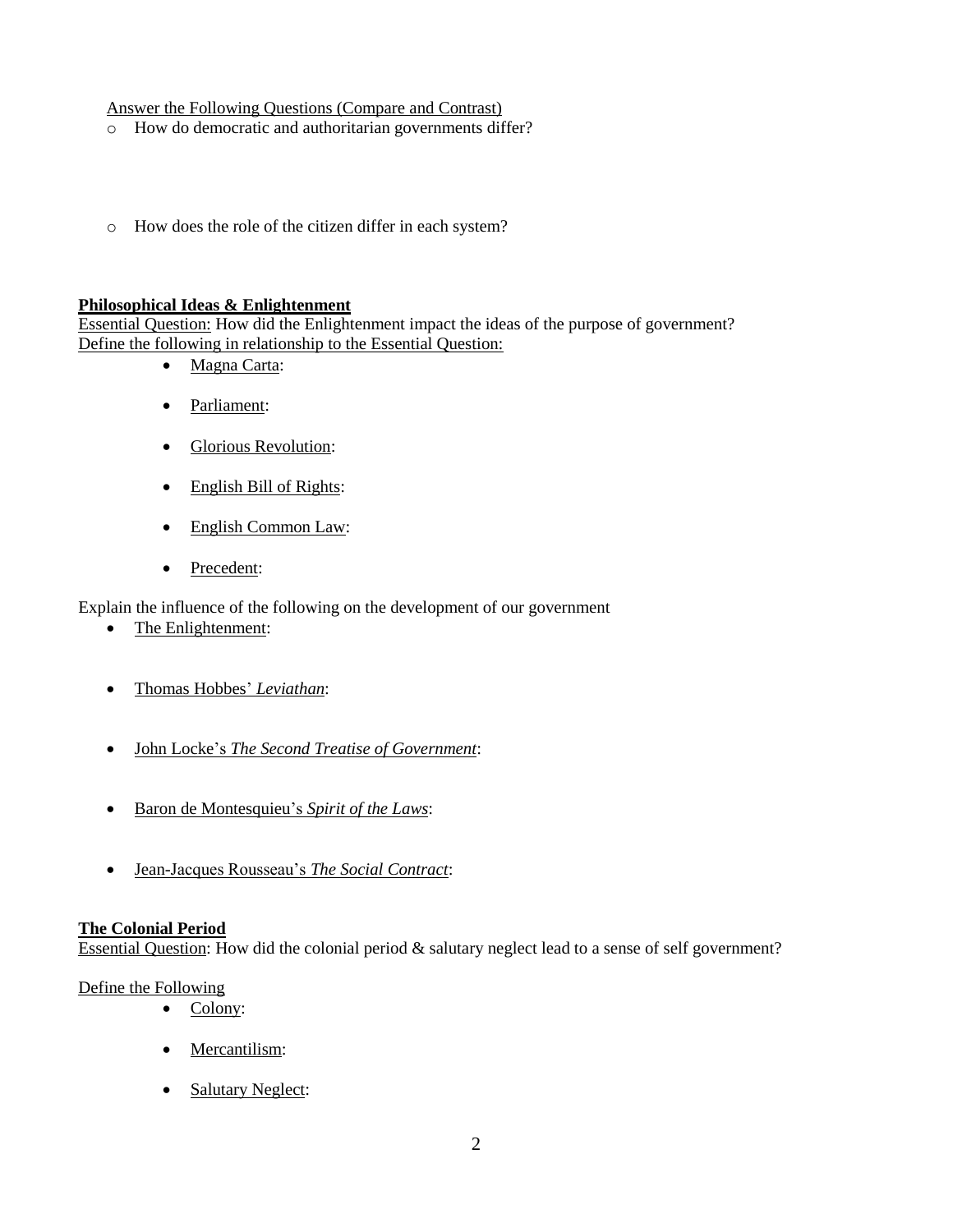# Answer the Following Questions

- Why did England (and other European Countries) want colonies?
- What reasons did people have for leaving England to come to the colonies?

# Answer the Following Questions

- o How did the following contribute to the development of self-government in the colonies?
	- Virginia House of Burgesses (1619):
	- Mayflower Compact (1620):
	- Fundamental Orders of Connecticut (1639):
	- Iroquois Confederation (1722):

By 1733 all 13 colonies had what characteristics of self-government?

### **Causes of the Revolution**

Essential Question: How did the French & Indian War lead to conflict & change?

### Explain the Following Events that led to Revolution

- French & Indian War  $(1754-1763)$ :
- The Navigation Acts:
- Proclamation Act of 1763:
- Stamp Act /Stamp Act Congress (1765):
- Quartering Act (1765):
- Declatory Act (1767):
- Townshend Acts (1766):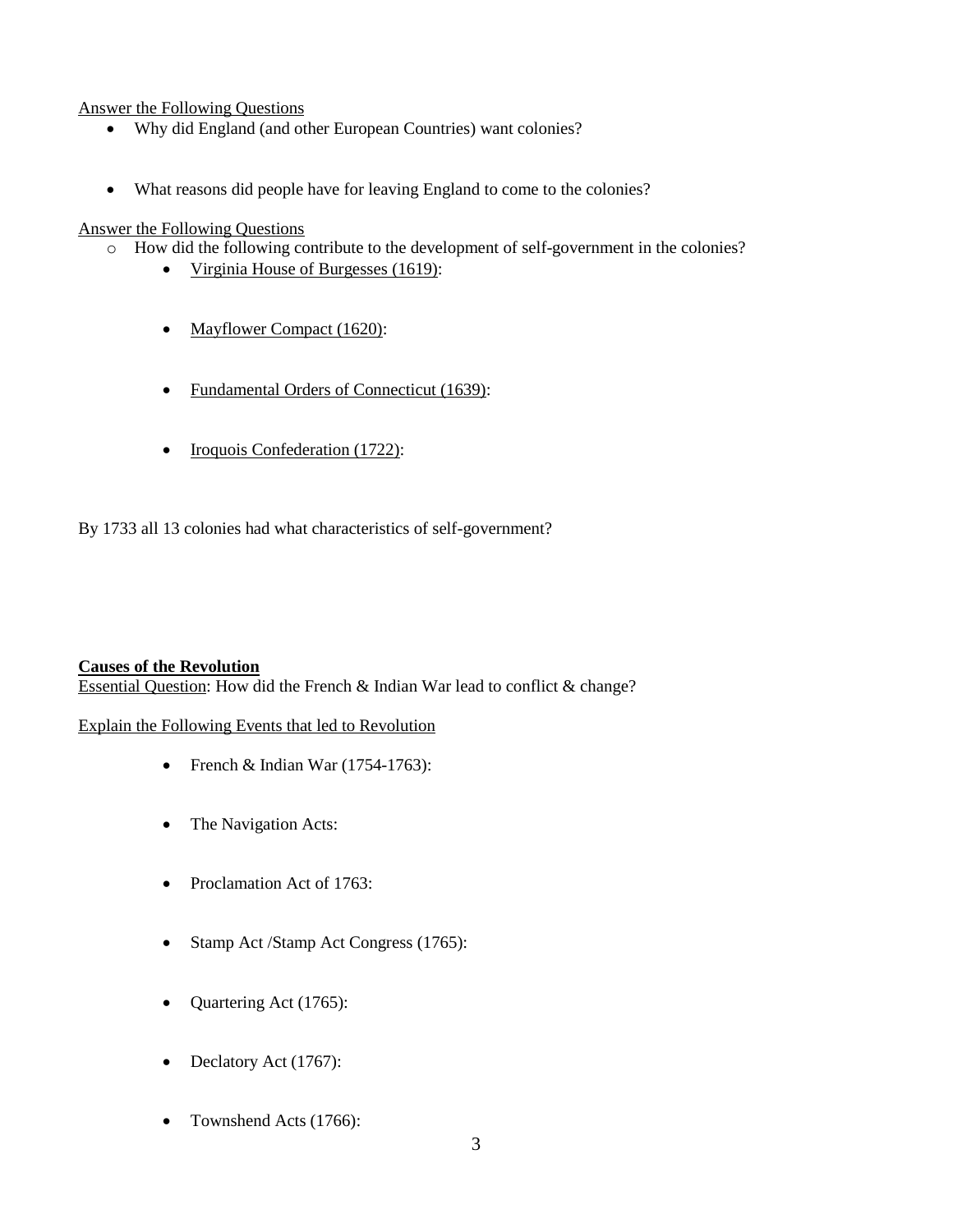- The Boston Massacre (1770):
- The Tea Act  $(1773)$ :
- The Boston Tea Party (1773):
- The Coercive Acts/Intolerable Acts (1774):
- $\bullet$  1<sup>st</sup> Continental Congress (1774):
- Battles of Lexington & Concord (1775):
- $2<sup>nd</sup>$  Continental Congress (1775):
- Thomas Paine's *Common Sense* (1776):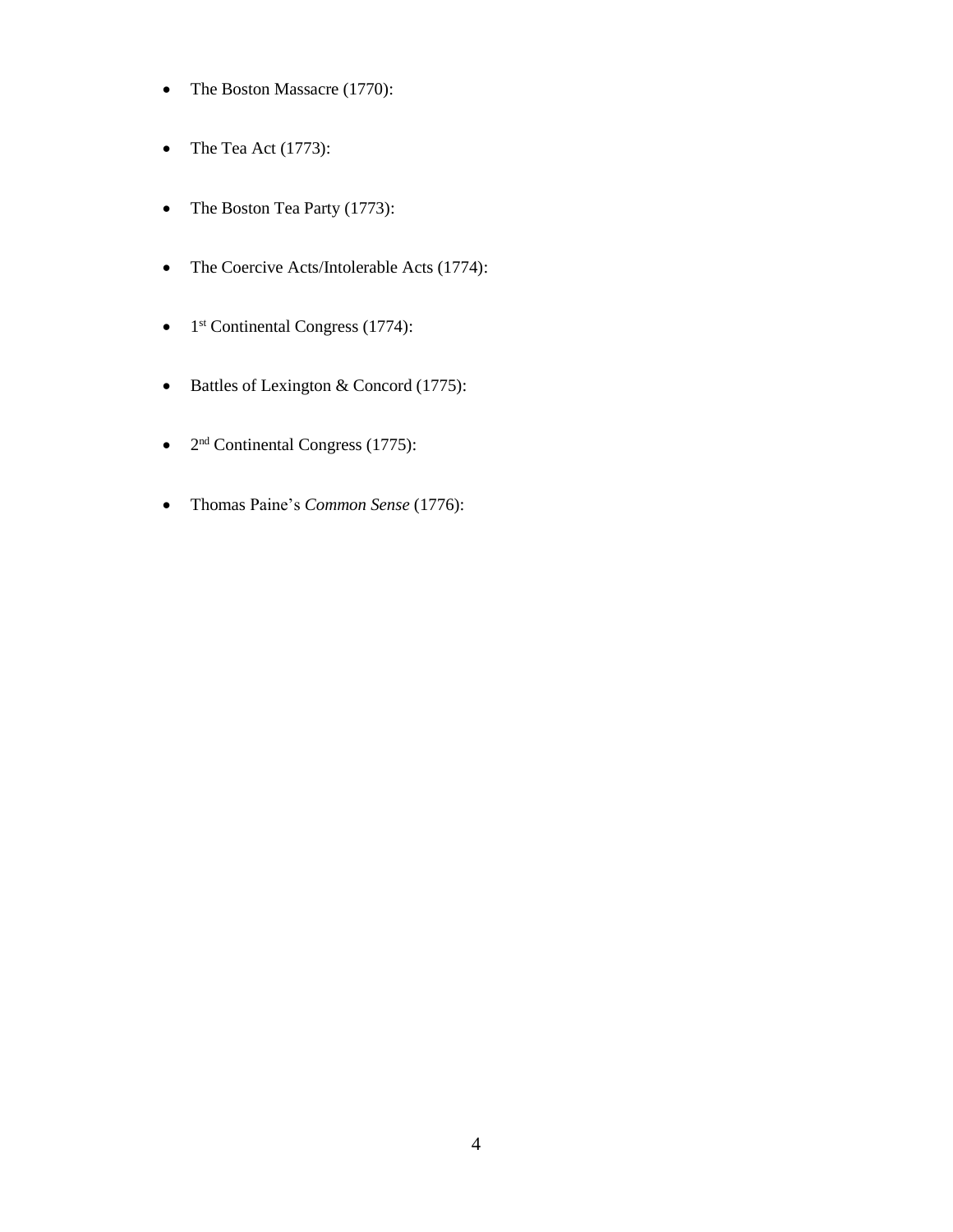The Declaration of Independence Essential Question How was the Declaration of Independence influenced by the Enlightenment? (Specifically John Locke) Define the following:

- Olive Branch Petition:
- Lee Resolution:

Directions: Use (pgs.60-63) in your book to answer the following questions about the Declaration of Independence. You may need to use the sources from the philosophical ideas to answer the questions in section 2. Section 1: The Preamble (p.60) INTRODUCTION

1) What is the purpose of the paragraph that begins with, "When in the course of human events"?

Section 2: Declaration of Natural Rights (p.60) THEORY OF GOVERNMENT-PHILOSOPHY

- 1) Where did the idea of Natural Rights come from and how was Jefferson's list different?
- 2) According to Jefferson, where does government get their powers?
- 3) According to Jefferson, when should a government be changed?

### Section 3: List of Grievances (pgs. 60-62) SPECIFIC PROBLEMS

- 1) According to Jefferson, what are FIVE grievances (things) King George III did to drive the colonists toward independence. Be able to point out where you found this information. a.
	- b.
	- c.
	- d.
	- e.
- 2) After listing the grievances, Jefferson explains what the colonists have done to in reaction to these problems. (pgs.62-63) Last (2) paragraphs beginning with, "In every stage of these oppressions."
	- How have the colonists tried to solve these problems?
	- How have these attempts been answered?

### Section 4: Resolution of Independence by the United States (p.63) CONCLUSION

- 1) In the conclusion, what do the colonists do?
- 2) What are THREE powers that the colonists tell King George III that they want with independence? a.
	- b.
	- c.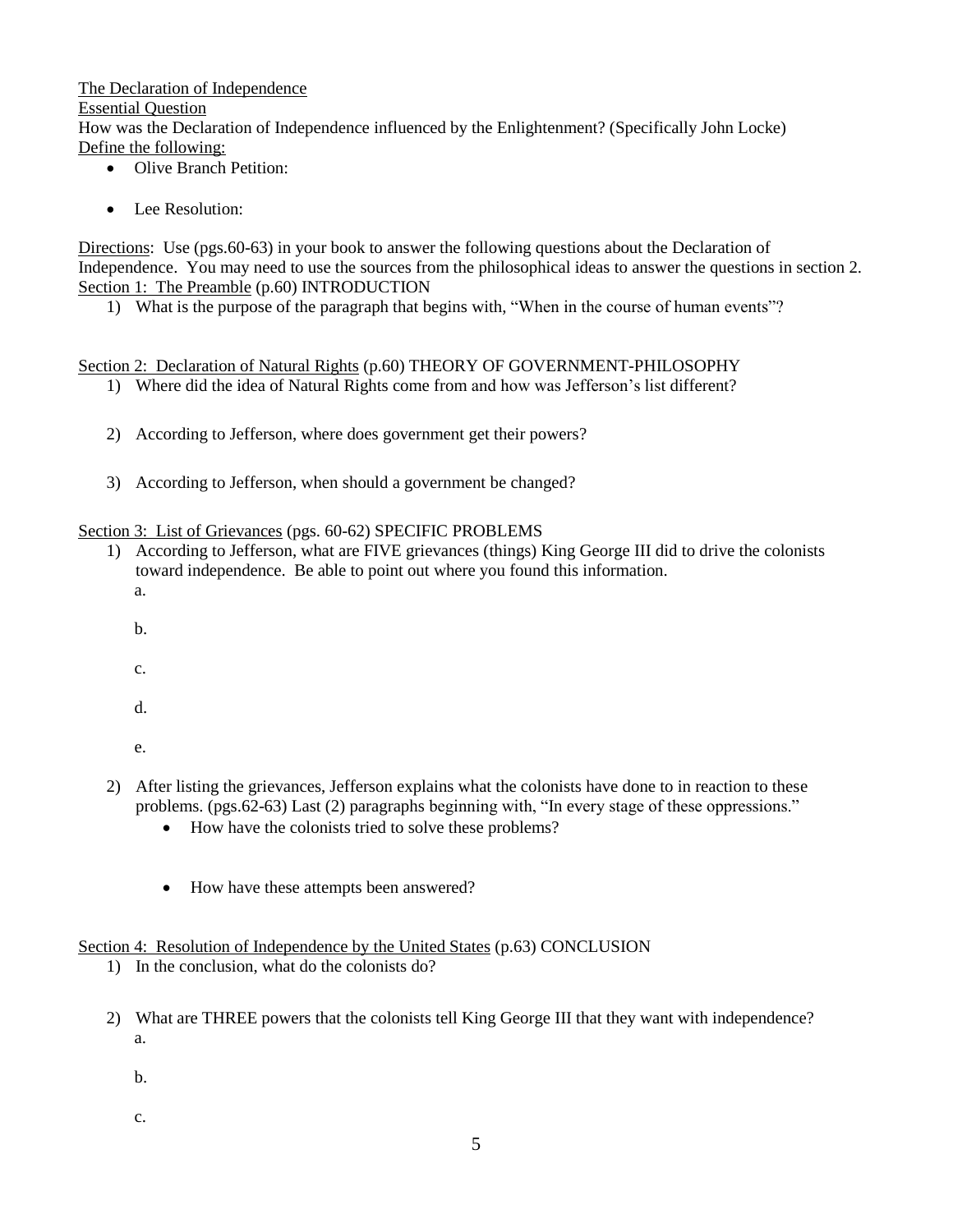# **The Articles of Confederation**

Essential Question How did the revolutionary period shape the structure of the Articles of Confederation?

Section 1: Origins & Purposes of the Articles of Confederation

Explain the Following about the Articles of Confederation (A of C)

- o What were the Articles of Confederation?
- Give the year that the A of C went into effect and when it stopped being used. How many years is that?

#### Describe the Strengths and Weaknesses of the A of C by filling in the chart below:

| Strengths | ັ<br>Weaknesses |
|-----------|-----------------|
|           |                 |
|           |                 |
|           |                 |
|           |                 |
|           |                 |
|           |                 |
|           |                 |
|           |                 |
|           |                 |
|           |                 |
|           |                 |
|           |                 |
|           |                 |
|           |                 |
|           |                 |
|           |                 |

o Why did the crisis of Shay's Rebellion lead to a system of new government?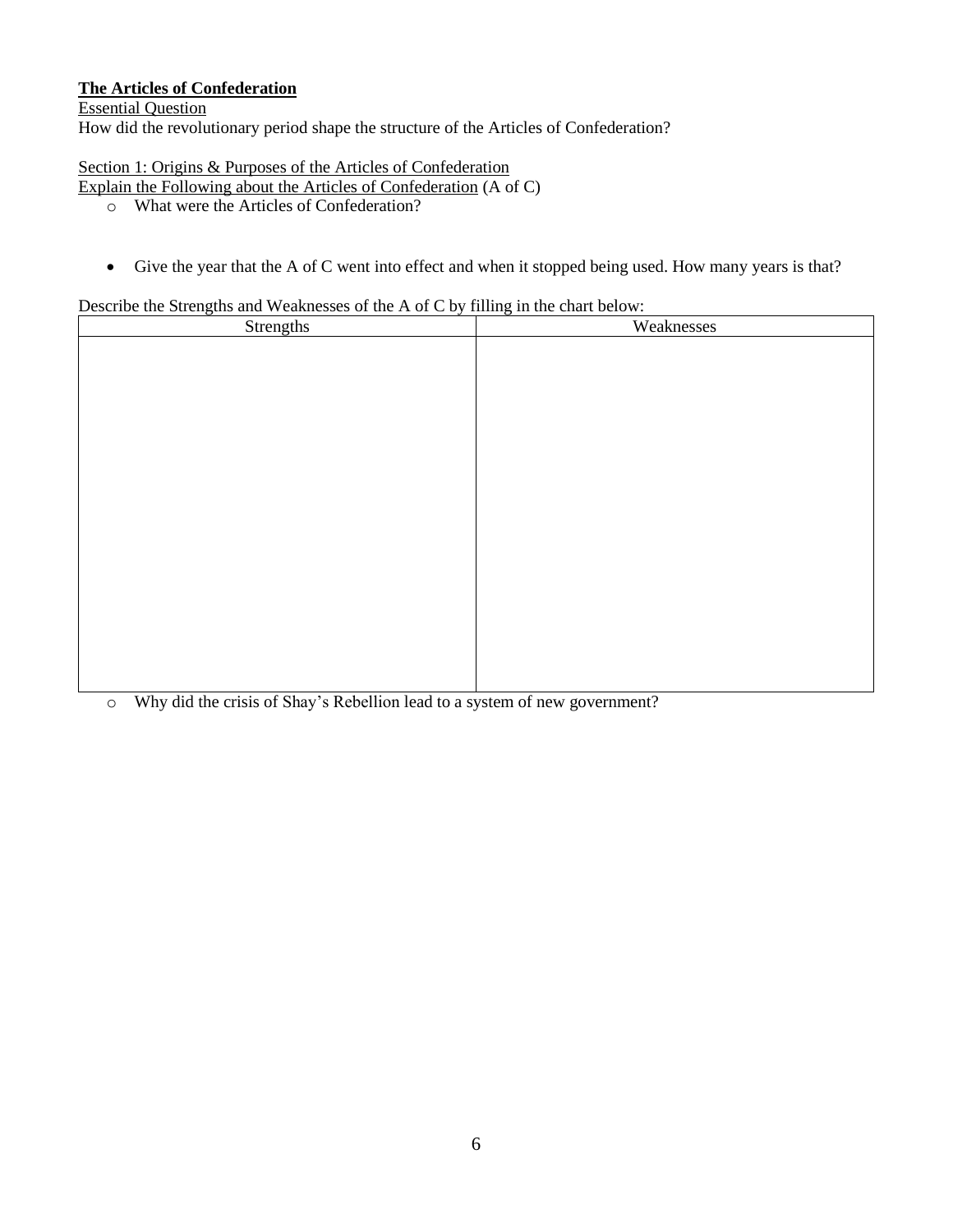# **The Constitutional Convention**

Essential Question

How did the plans offered at the Constitutional Convention solve the issues under the Articles of Confederation?

Explain the following about the Constitutional Convention

- o Original Purpose of the convention:
- o The Virginia Plan
- o The New Jersey Plan
- o The Connecticut/Great Compromise
- o 3/5 Compromise
- o Electoral College
- o Commerce & Slave Trade Compromise

#### Explain the following about Ratification

- o What is ratification?
- o How many states needed to ratify the new Constitution?
- o Federalists
- o *Federalist Papers*
- o Anti-Federalists
- o What was necessary for the Constitution to finally be ratified as the Supreme Law of the Land?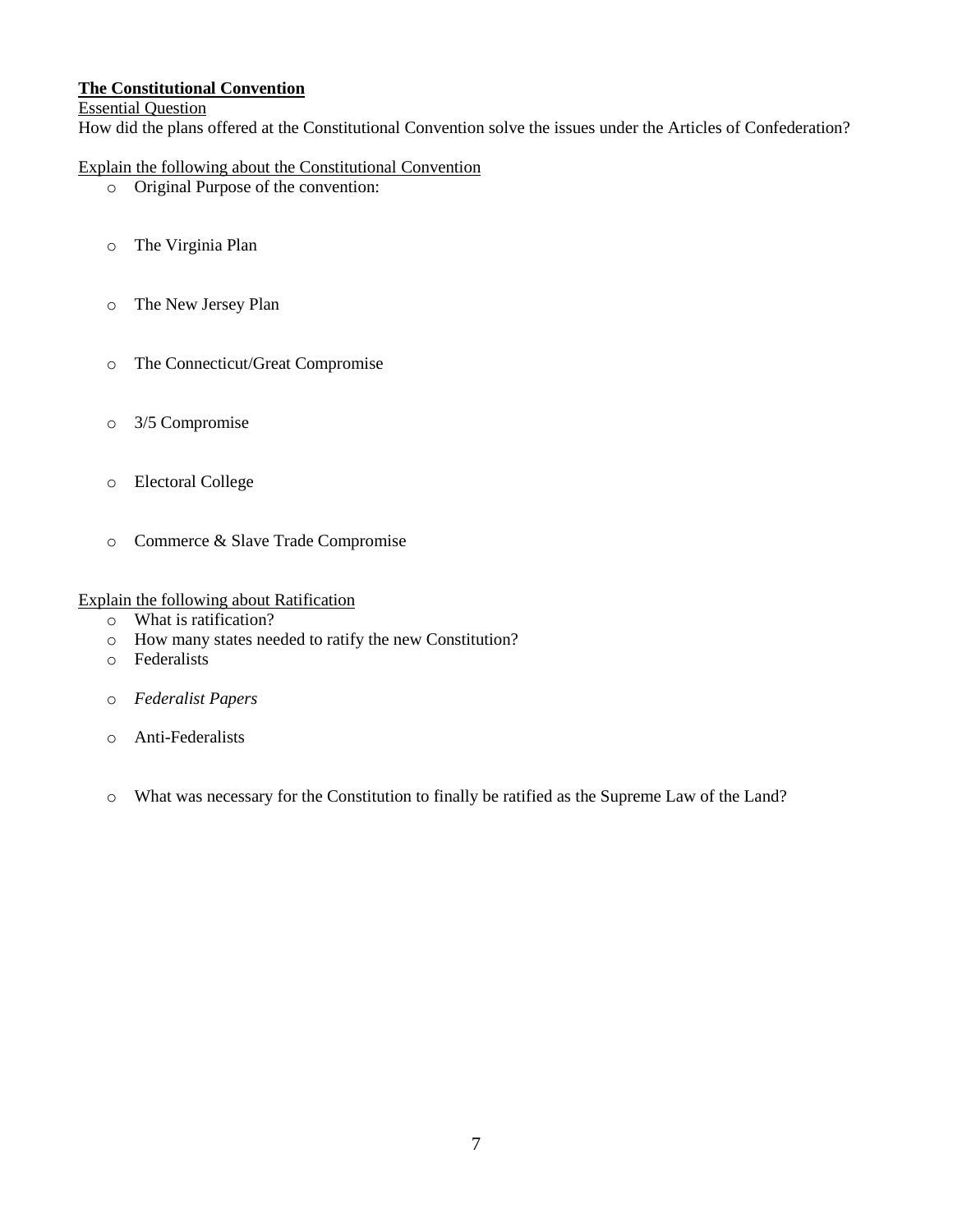## **Structure of the Constitution**

Essential Question

How did the structure of government under the (new) Constitution solve problems of the Articles of Confederation?

Explain the following about the Structure of the Constitution

- o What is the Preamble?
- o What are the (6) Goals of the Constitution? a.

b. c. d. e.

f.

- o What does each of the Articles of the Constitution establish?
	- **Article I:**
	- **Article II:**
	- **Article III:**
	- **Article IV:**
	- Article V:
	- **Article VI:**
	- **Article VII:**
- o What is meant by the "full faith and credit clause" of Article IV?
- o How many of the original states had to ratify the Constitution for it to go into effect?
- o Checks & Balances:

Enumerated/Expressed Powers:

Reserved Powers:

Concurrent Powers: